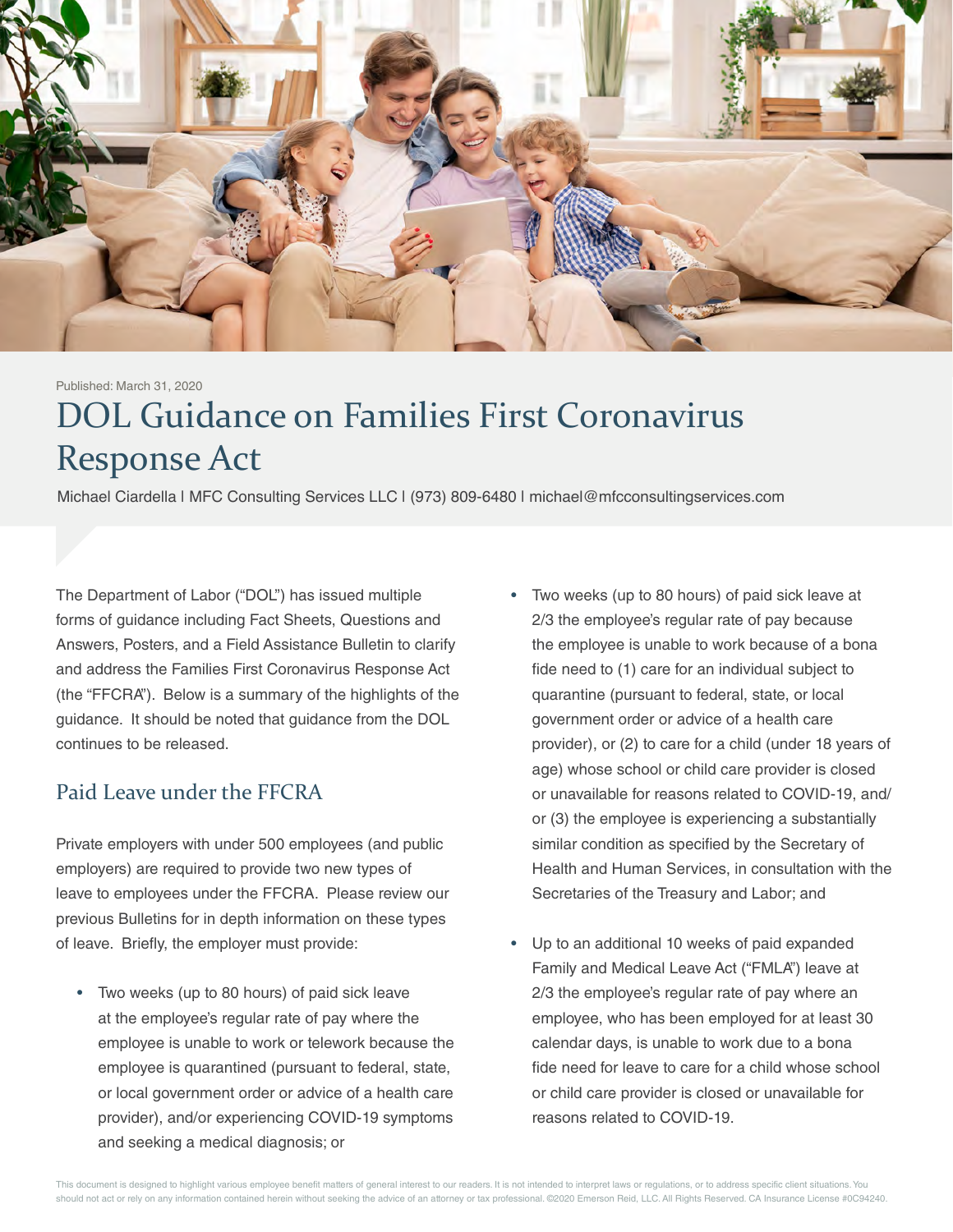#### When is the Effective Date of the New Leave Requirements?

The effective date is April 1, 2020, rather than April 2, 2020 as widely understood. The new requirements apply to leave taken between April 1, 2020 and December 31, 2020 and are not retroactive.

Paid leave provided for any qualifying reasons taken before April 1, 2020 does not count against the employee's leave entitlement under the FFCRA.

Once an employer shuts down its business for any reason (and whether or not the employer intends to reopen), employees will not be eligible for paid sick leave or expanded FMLA but may be eligible for unemployment insurance benefits. If an employee was already on paid sick leave or expanded FMLA when an employer shuts down its business, the employer must pay the employee for any paid leave used before the employer closed. Furloughed employees are not entitled for paid sick or expanded FMLA, but may be eligible for unemployment insurance benefits.

# How do you Determine How Many Employees an Employer Has?

As stated above, the new leave requirements only apply to private employers with less than 500 employees. Employers should use the number of employees on the day the employee's leave would start to determine whether the employer has fewer than 50 employees for purposes of providing expanded FMLA and paid sick leave. Employers should:

- Count only employees within the United States.
- Include employees on leave and employees placed with the employer by a temporary agency.

• Controlled group rules do not apply. If one entity has an ownership interest in another entity, it is a separate employer unless it meets the (a) "joint employment" test, where two or more businesses exercise some control over the work or working conditions of the employee; or "integrated employer" test, where the factors to be considered are (i) common management, (ii) interrelation between operations, (iii) centralized control of labor relations, and (iv) degree of common ownership/financial control.

# What Does "Employed for at least 30 Calendar Days" Mean for Expanded FMLA?

An employee will be considered employed by an employer for at least 30 calendar days if the employee was on the employer's payroll for the 30 calendar days immediately prior to the day the leave would begin. Where temporary employees have been working for an employer and are subsequently hired on a full-time basis, any days previously worked as a temporary employee may count toward the 30-day eligibility period.

# When does the Small Business Exemption Apply to Exclude a Small Business from the FFCRA?

Employers with less than 50 employees are exempt from providing (a) paid sick leave due to school or place of care closures or childcare provider unavailability for COVID-19 related reasons and 9b) expanded FMLA due to school or place of care closures or childcare provider unavailability for COVID-19 related reasons when doing so would jeopardize the viability of the small business as a going concern. To claim this exemption, an authorized officer of the business must determine that: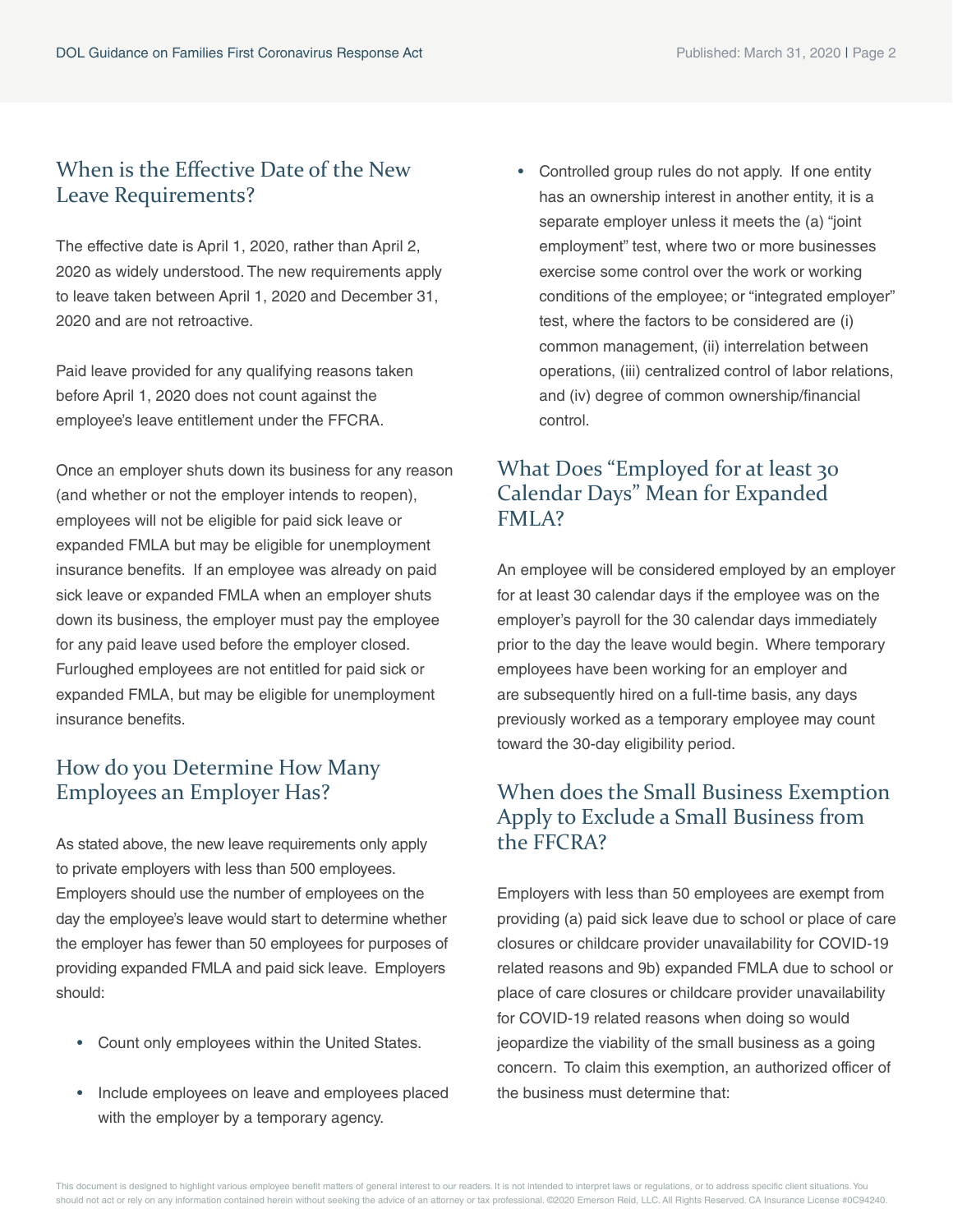- the provision of the paid leave would result in the small businesses' expenses and financial obligations exceeding available business revenues and cause the small business to cease operating at a minimal capacity;
- the absence of the employee(s) requesting paid leave would entail a substantial risk to the financial health or operational capabilities of the small business because of their specialized skills, knowledge of the business, or responsibilities; or
- there are not sufficient workers who are able, willing, and qualified, and who will be available at the time and place needed, to perform the labor or services provided by the employee(s) requesting paid leave, and these labor or services are needed for the small business to operate at a minimal capacity.

## Who is a "Health Care Provider" who may be Excluded from Paid Leave under the FFCRA by their Employer?

For the purposes of employees who may be exempted from paid sick leave or expanded FMLA by their employer under the FFCRA, a health care provider is anyone employed at any doctor's office, hospital, health care center, clinic, post-secondary educational institution offering health care instruction, medical school, local health department or agency, nursing facility, retirement facility, nursing home, home health care provider, any facility that performs laboratory or medical testing, pharmacy, or any similar institution, employer or entity. The definition is extremely broad and includes any individual employed by an entity that contracts with any of the foregoing and anyone employed by any entity that provides medical services, produces medical products or is otherwise involved in the making of COVID-19 related medical equipment, tests and drugs.

# Who is an "Emergency Responder" who may be Excluded from Paid Leave under the FFCRA by their Employer?

An emergency responder for purposes of being excluded from paid sick leave or expanded FMLA by their employer under the FFCRA is an employee who is necessary for the provision of transport, care, health care, comfort and nutrition of such patients, or whose services are otherwise needed to limit the spread of COVID-19. This includes, but is not limited to, military or national guard, law enforcement officers, fire fighters, emergency medical services personnel, etc.

# How do you Count Hours for Part-Time Employees?

For purposes of paid sick leave under the FFCRA, a full-time employee is an employee who is normally scheduled to work 40 or more hours per week (the expanded FMLA does not distinguish between full and part-time employees). Part-time employees are entitled to leave for their average number of work hours in a two-week period. Hours of leave for both part-time and full-time employees are calculated based on the number of hours the employee is normally scheduled to work. If the normal number of hours is unknown, or if the employee's schedule varies, employers can use a sixmonth average to calculate average daily hours. In the event an employee hasn't been employed for at least six months, employers should use the number of hours they agreed upon with the employee to work upon hiring. If no agreement exists, employers may calculate the number of hours of leave based on the average hours per day the employee was scheduled to work over the entire term of his or her employment. Overtime hours must be counted, subject to 80-hour cap for sick leave.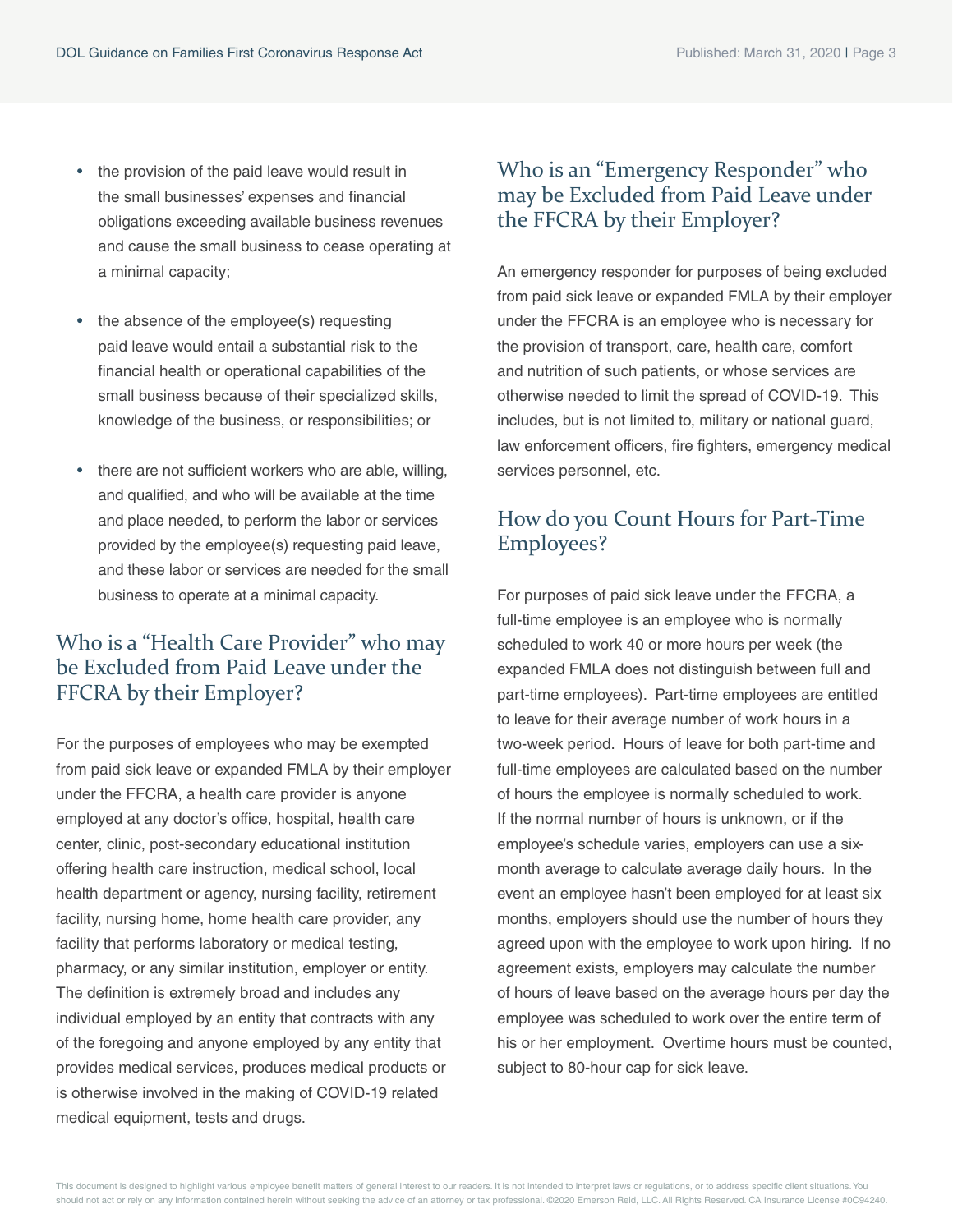## What Does "Unable to Work Including Telework" Mean?

An employee is unable to work if his or her employer has work for the employee and one of the COVID-19 qualifying reasons set forth in the FFCRA prevents the employee from being able to perform that work, either under normal circumstances at their normal worksite or by means of telework. Employees may telework when their employers permit them or allow them to perform work at home or at a location other than their normal workplace. Normal wages must be paid for telework. If an employer and employee agree that an employee will work his or her normal number of hours, but outside his or her normally scheduled hours (for example, early morning or late night), then an employee is able to work, and leave is not necessary. If an employee becomes unable to telework because of one of the qualifying reasons for paid sick or expanded FMLA, the employee is entitled to take paid leave. Employers may allow intermittent paid sick and expanded FMLA while teleworking (unless an employee is teleworking, paid sick leave must be taken in full-day increments). Employers and employees are encouraged to collaborate to achieve flexibility and meet mutual needs.

# How Much Should Employees be Paid for Taking Leave?

The answer to this depends on the employee's normal schedule and reason why leave is taken.

Employees are paid as follows:

• For paid sick leave based upon an employee's need for leave due to (1) federal, state, or local quarantine or isolation order related to COVID-19; (2) having been advised by a health care provider to self-quarantine due to concerns related to COVID-19; or (3) experiencing symptoms of

COVID-19 and seeking medical diagnosis, the employee will receive for each applicable hour the greater of:

- the regular rate of pay;
- the federal minimum wage in effect under the FLSA; or
- the applicable state or local minimum wage.

The maximum is \$511 per day, or \$5,110 total over the entire paid sick leave period.

• For paid sick leave due to: (1) caring for an individual who is subject to a federal, state, or local quarantine or isolation order related to COVID-19 or an individual who has been advised by a health care provider to self-quarantine due to concerns related to COVID-19; (2) caring for the employee's child whose school or place of care is closed, or child care provider is unavailable, due to COVID-19 related reasons; or (3) experiencing any other substantially-similar condition that may arise, as specified by HHS, the employee is entitled to compensation at 2/3 of the greater of the amounts above.

Under these circumstances, the employee is subject to a maximum of \$200 per day, or \$2,000 over the entire 2-week period.

• For expanded FMLA, the employee can take paid sick leave for the first 10 days of that leave period, or the employee may substitute any accrued vacation leave, personal leave, or medical or sick leave under the employer's policy. For the following 10 weeks, the employee will be paid at an amount no less than 2/3 of the regular rate of pay for the hours he or she would be normally scheduled to work capped at \$200/day or \$10,000 in the aggregate. The regular rate of pay used to calculate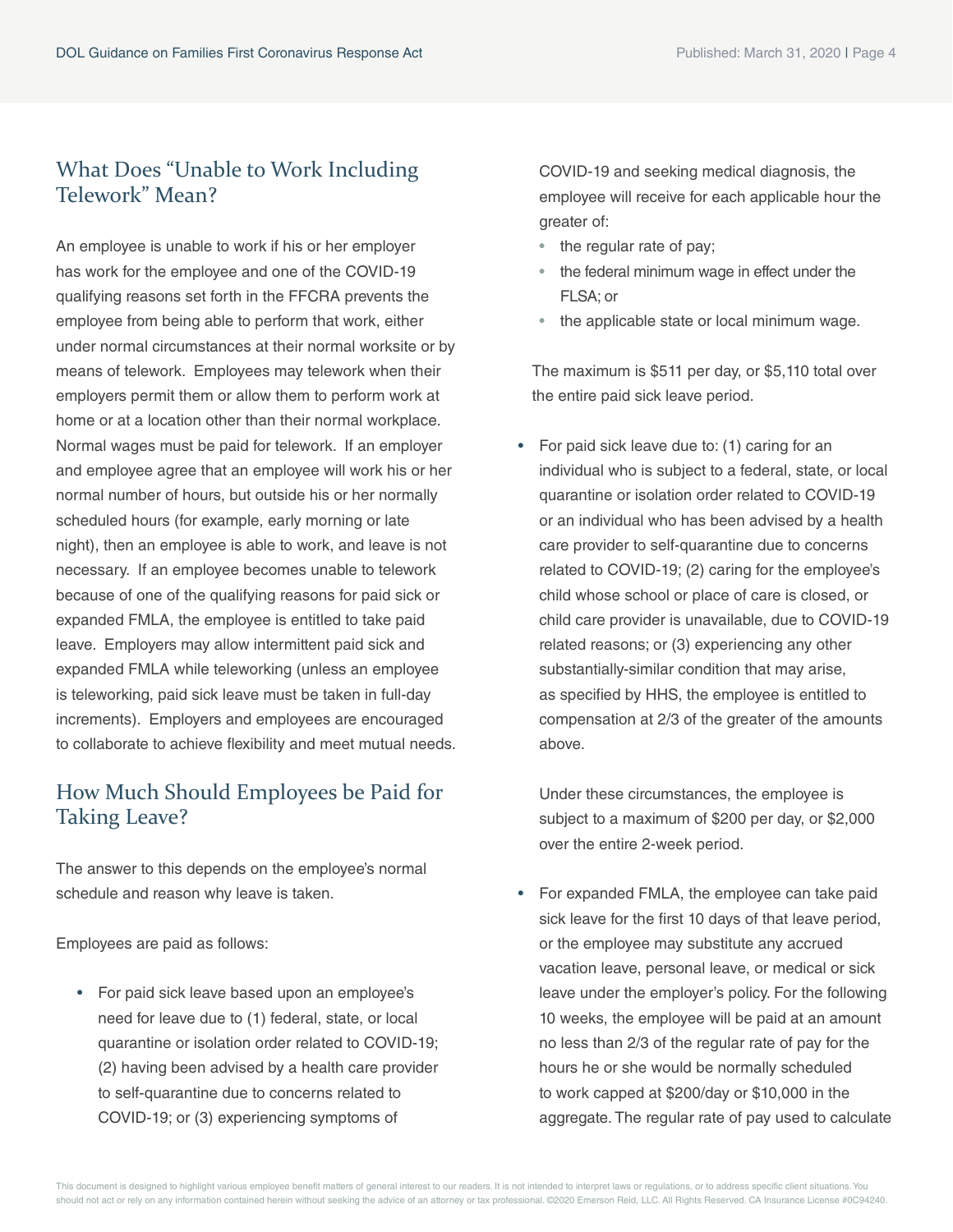this amount is at or above the federal minimum wage, or the applicable state or local minimum wage.

The regular rate of pay used to calculate paid leave is the average of the employee's regular rate over a period of up to six months prior to the date on which leave is taken. If an employee has worked less than six months for the employer, the regular rate is the average of the employee's regular rate of pay for each week worked for the employer. Commissions and tips should be incorporated into these calculations.

Employers can pay employees in excess of FFCRA requirement, but they cannot claim (and will not receive tax credit for) those amounts in excess of the FFCRA's statutory limits.

# Do Employers Have to Continue Health Coverage If an Employee is on Paid Sick or Expanded FMLA?

Yes, employees are entitled to continued group health coverage during these paid leaves on the same terms as if they continued to work.

#### Can there Be Multiple Qualifying Reasons for Leave?

Yes.

For paid sick leave, the 80 hours of paid sick leave is for one or more qualifying reasons; it is not 80 hours of paid sick leave per qualifying reason.

An employee may qualify for both paid sick leave and expanded FMLA, but cannot receive more than a total of 12 weeks of paid leave. Paid sick leave covers the first 10 workdays of expanded FMLA leave, which is otherwise

unpaid. After the first 10 workdays, the employee will receive 2/3 of his or her regular rate of pay.

However, the employee will not receive more than \$200 per day or \$12,000 for the 12 weeks that include both paid sick leave and FMLA leave when on leave to care for a child whose school or place of care is closed, or child care provider is unavailable, due to COVID-19 related reasons.

# Can an Employee use its Employer's Preexisting Leave Entitlements and FFCRA Paid Leave Concurrently?

No. If an employee is eligible to take paid sick or expanded FMLA under the FFCRA, as well as paid leave that is already provided by the employer, unless the employer agrees, the employee must choose one type of leave to take and may not simultaneously take both, unless the employer agrees to allow the employee to supplement the amount s/he receives from paid sick leave or expanded FMLA, up to his or her normal earnings, with preexisting leave. If an employee chooses to use existing leave the employer has already provided, the employer may supplement or adjust the pay mandated under the FFRCRA with paid leave, but an employer cannot force an employee to use existing leave.

# Can an Employer Require Employees to Adjust the FFCRA With Paid Leave Employees Already Have?

No. Under the FFCRA only employees may decide whether to use existing paid vacation, personal, medical or sick leave from the employer's paid leave policy to supplement the amount the employee receives from paid sick leave or expanded FMLA.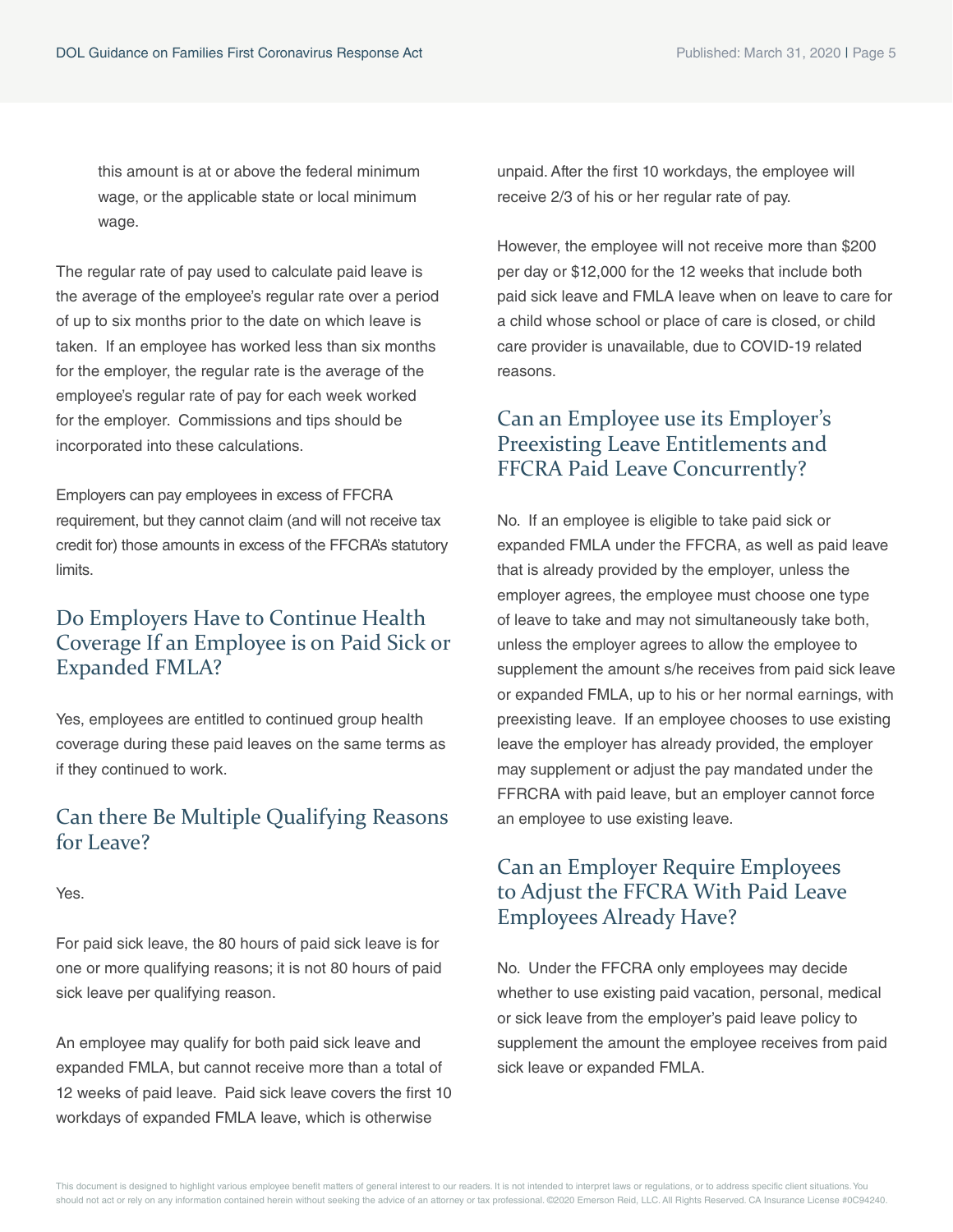# Is all FMLA Leave now Paid Leave?

No. Traditional FMLA leave (e.g., FMLA leave available for the serious health condition of the employee or employee's family member rather than related to childcare issues associated with COVID-19) remains unpaid.

# Does taking paid leave under the FFCRA count against other types of paid sick leave or FMLA leave?

Paid sick leave under the FFCRA is in addition to other leave provided under federal, state or local law, an applicable collective bargaining agreement or an employer's existing company policy. With respect to family medical leave, an employee may take a total of 12 workweeks of leave during a 12-month period under the FMLA, including the expanded FMLA under the FFCRA.

# What Happens if an Employee Takes Paid Sick Leave While in a Waiting Period for Health Coverage?

If an employee elects to take paid sick leave while in a waiting period for his or her employer's health coverage, the employee's health coverage will still take effect after s/he completes the waiting period on the same day the coverage would otherwise take effect even though the employee was absent from work on paid sick leave during the waiting period.

# Employee Notice to Employer for Leave

Where leave is foreseeable, an employee should provide notice of leave to the employer as is practicable. After the first workday of paid sick time, an employer may require employees to follow reasonable notice procedures in order to continue receiving paid sick time.

# What Notice Must Employers Provide to Employees?

Employers must provide a notice to employees regarding the new leave provisions as follows:

- The notice must be posted in a conspicuous place where employees can see it. For teleworking employees, this includes emailing, direct mailing, or posting to a website.
- There is no requirement to provide it in other languages, but the DOL is working on translations.
- The notice does not need to be provided to former employees, laid off employees, or job applicants, but must be conveyed to new hires.
- All covered employers (including those not normally covered by FMLA) are required to post the notice even if the state requires greater protections.

The notice can be found at: [https://www.dol.gov/sites/dolgov/files/WHD/posters/](https://www.dol.gov/sites/dolgov/files/WHD/posters/FFCRA_Poster_WH1422_Non-Federal.pdf) FFCRA\_Poster\_WH1422\_Non-Federal.pdf

# Do Employers Need to Keep Records of Employees who Take Leave?

Employers must require employees to provide appropriate documentation supporting the reason for the need for paid sick and expanded FMLA. This documentation includes:

• the employee's name, qualifying reason for requesting leave, statement that the employee is unable to work, including telework, for that reason, and the date(s) for which leave is requested.